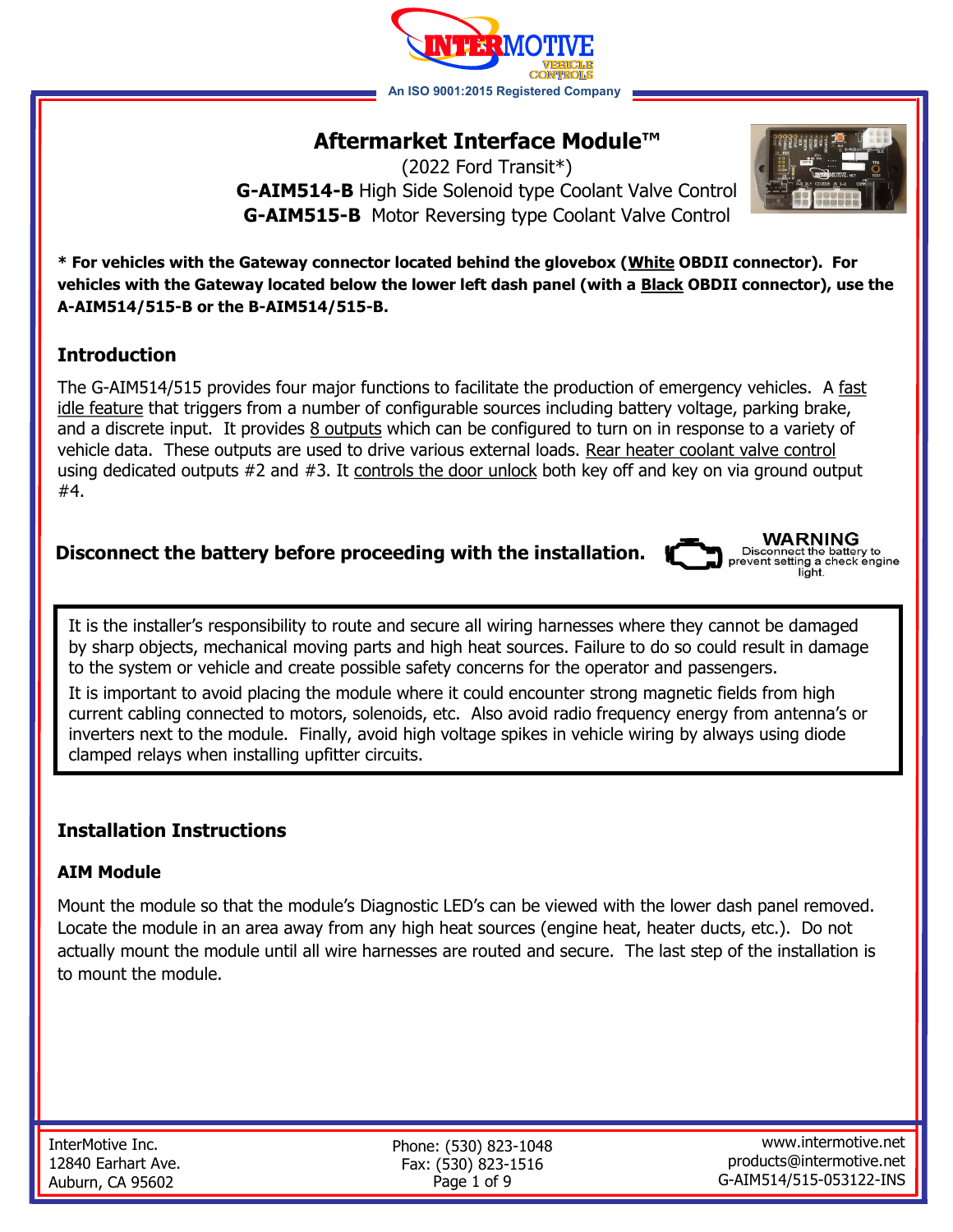# **Installation Instructions** (continued)

## **Gateway Plug and Play Harness (6-pin connector)**

- 1. Locate the vehicles Gateway Module. It will be mounted behind the glove compartment.
- 2. Press the tabs inward on the sides of the glove compartment and fully lower it.
- 3. Remove the 3 nuts securing the Gateway module to the vehicle.
- 4. Remove the 26-pin connector from the side of the Gateway module and plug into the mating connector on the G-AIM514/515 harness.
- 5. Plug the male 26-pin connector from the G-AIM514/515 harness into the Gateway module.
- 6. Reinstall the Gateway module and the glove compartment.
- 7. Plug the free end of the Data Link harness into the mating 6-pin connector on the G-AIM514/515 module.







#### **Fast Idle**

The fast idle system controls engine idle RPM in response to a number of triggers in order to increase electrical and A/C output of the vehicle. By default, AIM Fast Idles gas engines at 1500 RPM and diesels at 1200 RPM. These default values can be reprogrammed with different configuration values.

## **Fast Idle Engage Input (4-Pin Connector)**

Attach the G-AIM514/515 Harness connector Pin #1 Green/White wire on the 4 pin connector to any equipment that provides a ground signal when the fast idle needs to be engaged. (PTO, pump, etc….)

| <b>Fast Idle Triggers</b>  |                                       |                                            |  |  |  |
|----------------------------|---------------------------------------|--------------------------------------------|--|--|--|
| <b>Trigger Name</b>        | <b>Trigger Conditions</b>             | <b>Disable Conditions</b>                  |  |  |  |
| Manual Engage Input        | Fast Idle Engage Input wire activated | Fast Idle Engage Input wires not active    |  |  |  |
| VBAT Low (if enabled)      | $VBAT < 12.5V$ (default)              | VBAT $> 13.5V$ for $> 5$ minutes (default) |  |  |  |
| Parking Brake (if enabled) | Parking Brake applied                 | Parking Brake Released                     |  |  |  |

#### **Fast Idle Preconditions**

The following preconditions must be met prior to initiating Fast Idle operation:

- Vehicle speed zero
- Transmission in Park
- Accelerator pedal not applied
- Engine Coolant temperature less than 250ºF
- Engine RPM must be greater than 200 and less than 2800
- Service Brake not applied
- Parking Brake must be applied if this feature is enabled

| ' InterMotive Inc. | Phone: (530) 823-1048 | www.intermotive.net      |
|--------------------|-----------------------|--------------------------|
| 12840 Earhart Ave. | Fax: (530) 823-1516   | products@intermotive.net |
| Auburn, CA 95602   | Page 2 of 9           | G-AIM514/515-053122-INS  |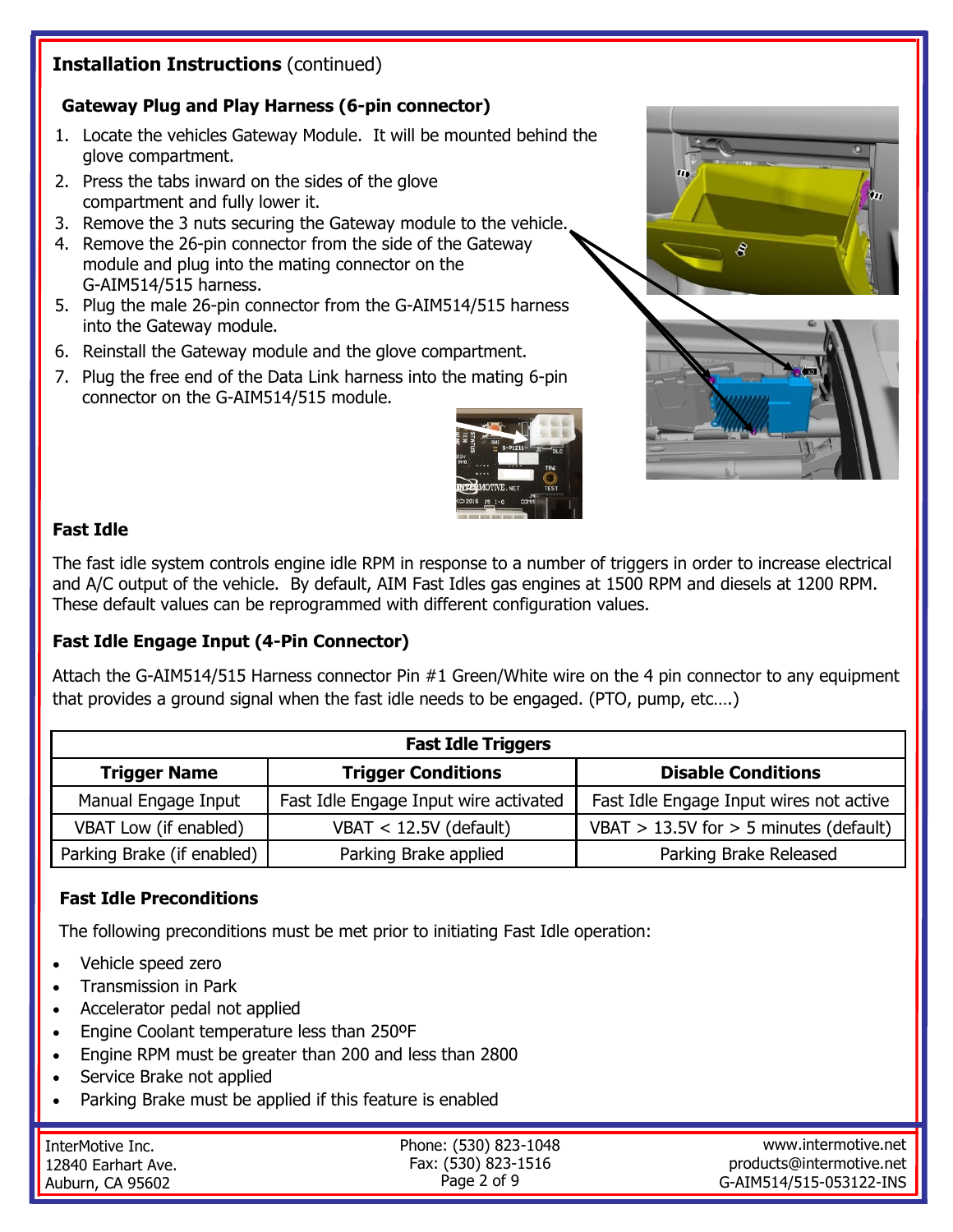#### **Pin Mode— AIM Application**

Outputs can be configured from the factory for various modes, as described below. Momentary mode is the most commonly used, where an output is 'active' only when the proper conditions have been met.

**Momentary**: Output follows condition set but with a turn on delay, and a turn off delay. Setting 'On Delay' and 'Off Delay' to zero causes the output pin to simply "follow" the condition set being true (ON) and false (OFF).

> Pin Mode Momentary  $\bullet$  Off Delay (s) 0  $\blacktriangleright$  On Delay (s) 0

Latching: This mode will latch an output pin ON, starting 'On Delay' seconds after the conditions are met, and will keep it ON even after the conditions are no longer true. It will then latch the output OFF, following 'Off Delay' seconds after the conditions are met again. Think of it as toggle on—toggle off. The simplest use would be when using a momentary button as the only input condition and setting the Delays to zero. Thus a load could be turned on by pushing a momentary button, and turned back off by pushing the button a second time.

| <b>Contract Contract</b> |                    |                         |   |                          |   |  |
|--------------------------|--------------------|-------------------------|---|--------------------------|---|--|
| Pin Mode                 | Latching<br>$\sim$ | $\cdot$ Delay (s)<br>UΠ | u | Delay<br><b>On</b><br>15 | 0 |  |

**Time Hold**: The output pin goes ON after the conditions become true, and stays ON for the selected 'On Time', regardless of the conditions. Off Time is Not Applicable.

| Pin Mode | Time Hold | Off Time (s) | On Time (s) 0<br>Total C |  |  |
|----------|-----------|--------------|--------------------------|--|--|
|----------|-----------|--------------|--------------------------|--|--|

**Time Delay**: Output is turned ON after the selected 'delay' time after the conditions are met. It stays on for selected 'On time', regardless of input conditions.

> Pin Mode Time Delay Delay  $(s)$  0  $\bullet$  On Time (s) 0  $\star$

**Flashing—Momentary**: Used for creating a flashing output. When conditions are met, output flashes. When conditions are no longer met, flashing stops. Flashing ON and OFF times (duty cycle) are controlled by entering the following values.

> Pin Mode Flashing - Momentary  $\bullet$  Off Time (.1s) 0  $\bullet$  On Time (.1s) 0

**Flashing - Latching**: Same as above, except flashing will continue after conditions are no longer true, and will stop when conditions become true again—toggle ON, toggle OFF. Duty cycle is controlled by the ON and OFF times.

> Pin Mode Flashing - Latching  $\bullet$  Off Time (.1s) 0  $\blacktriangleright$  On Time (.1s) 0

Phone: (530) 823-1048 Fax: (530) 823-1516 Page 3 of 9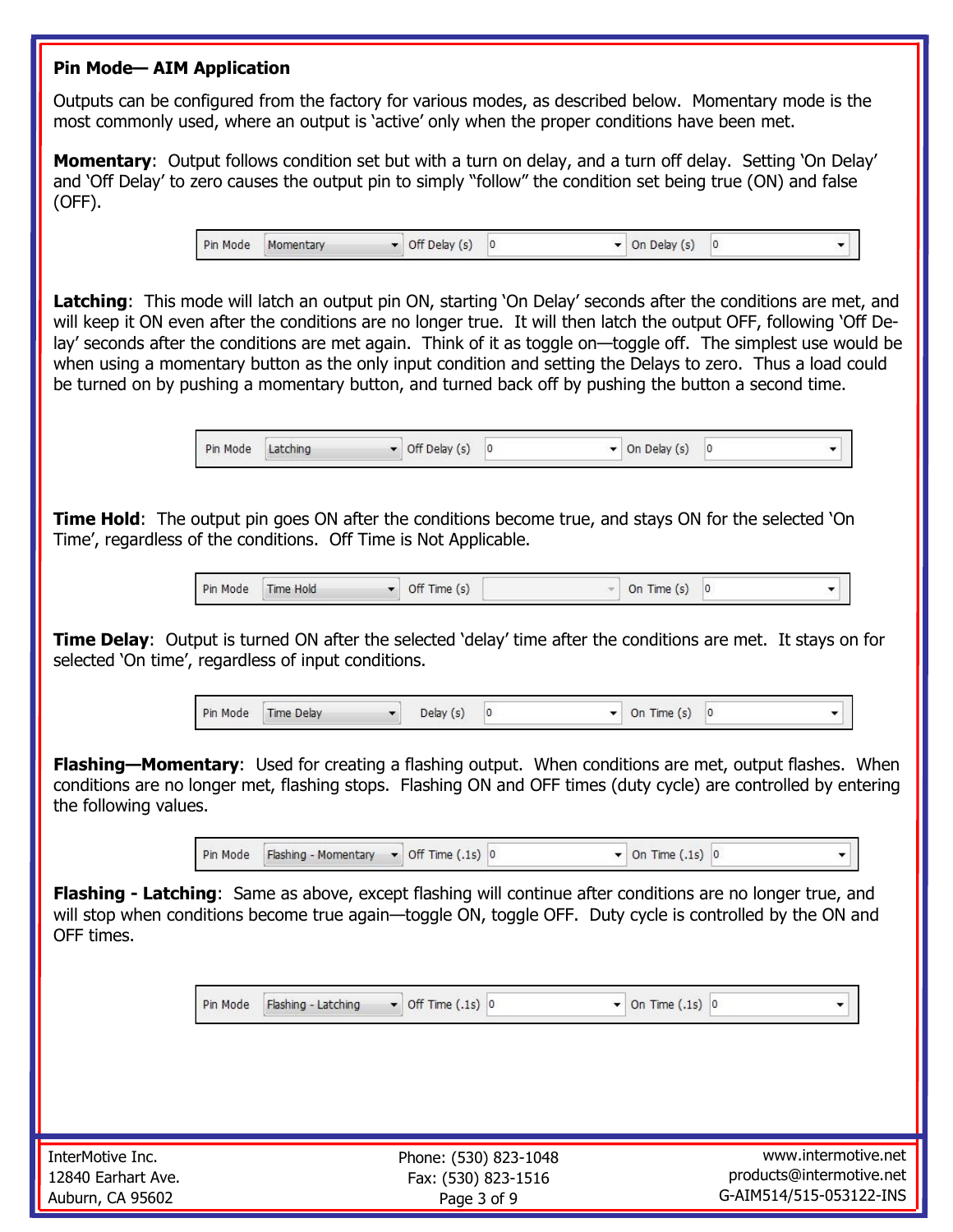# **G-AIM514/515 Output pin-out definition**

Outputs 5 through 8 are configurable by Intermotive as either active high (12V) or active low (ground). Each of these outputs are rated at 1/2A and are intended to drive relay coils or other low current loads. Output 1 is a high current (8A max.) output and should be fused. The output sense for Output 1 (Pin #2 Purple wire on the 4 pin connector) depends on the input at Pin #4 (Tan wire) on the 4 pin connector (i.e., 12V on Pin #4 will output 12V on Pin #2 when Output 1 is active). Outputs 2 & 3 are dedicated for coolant valve control and output 4 is dedicated for working with the Door Unlock Input.

The 8 outputs are defined as follows:

- Pin #1 (Blue/White wire) Door Unlock Input
- Pin #2 (Red wire) Output 2 Coolant Valve Control
- Pin #3 (Black wire) Output 3 Coolant Valve Control
- Pin #4 (Gray wire) Output 4
- Pin #5 (Red/White wire) Coolant Enable Input
- $\bullet$  Pin #6 N/C
- $\bullet$  Pin #7 N/C
- Pin #8 (Brown wire) Output 5
- Pin #9 (Orange wire) Output 6
- Pin #10 (Blue wire) Output 7
- Pin #11 (Yellow wire) Output 8
- Pin #12 N/C
- Pin #1 (Green/White Wire) General Purpose Input 1
- Pin #2 (Purple) Output 1
- Pin #3 General Purpose Input 2 (Optional)
- Pin #4 (Tan wire) Output 1 Source



Back of Connector



Back of Connector

Connect the desired outputs to vehicle equipment as needed. Tape/heat shrink unused leads. When connecting to relays, use relays with appropriate kick-back suppression, such as Digikey #PB682-ND. Unsuppressed relays will induce very high voltage spikes throughout modern vehicle's sensitive computer electronics and should not be used, per Ford, GM, SAE, etc.

By default, all outputs are active low and configured as follows:

- Output #1 (Purple wire) Engine Cranking
- Output #2 (Green wire) Coolant Valve Control
- Output #3 (White wire) Coolant Valve Control
- Output #4 (Gray wire) Key OFF or ON Door Unlock Ground Output
- Output #5 (Brown wire) Ignition On
- Output #6 (Orange wire) Engine Running
- Output #7 (Blue wire) Right Turn Signal On
- Output #8 (Yellow wire) Left Turn Signal On

## **Door Unlock**

Locate BCM connector C2280C under the steering column and tap into Pin 56 (Violet/Grey) wire. Momentarily (greater than half a second) applying a ground signal to that wire causes all doors to Unlock.

InterMotive Inc. 12840 Earhart Ave. Auburn, CA 95602

Phone: (530) 823-1048 Fax: (530) 823-1516 Page 4 of 9

www.intermotive.net products@intermotive.net G-AIM514/515-053122-INS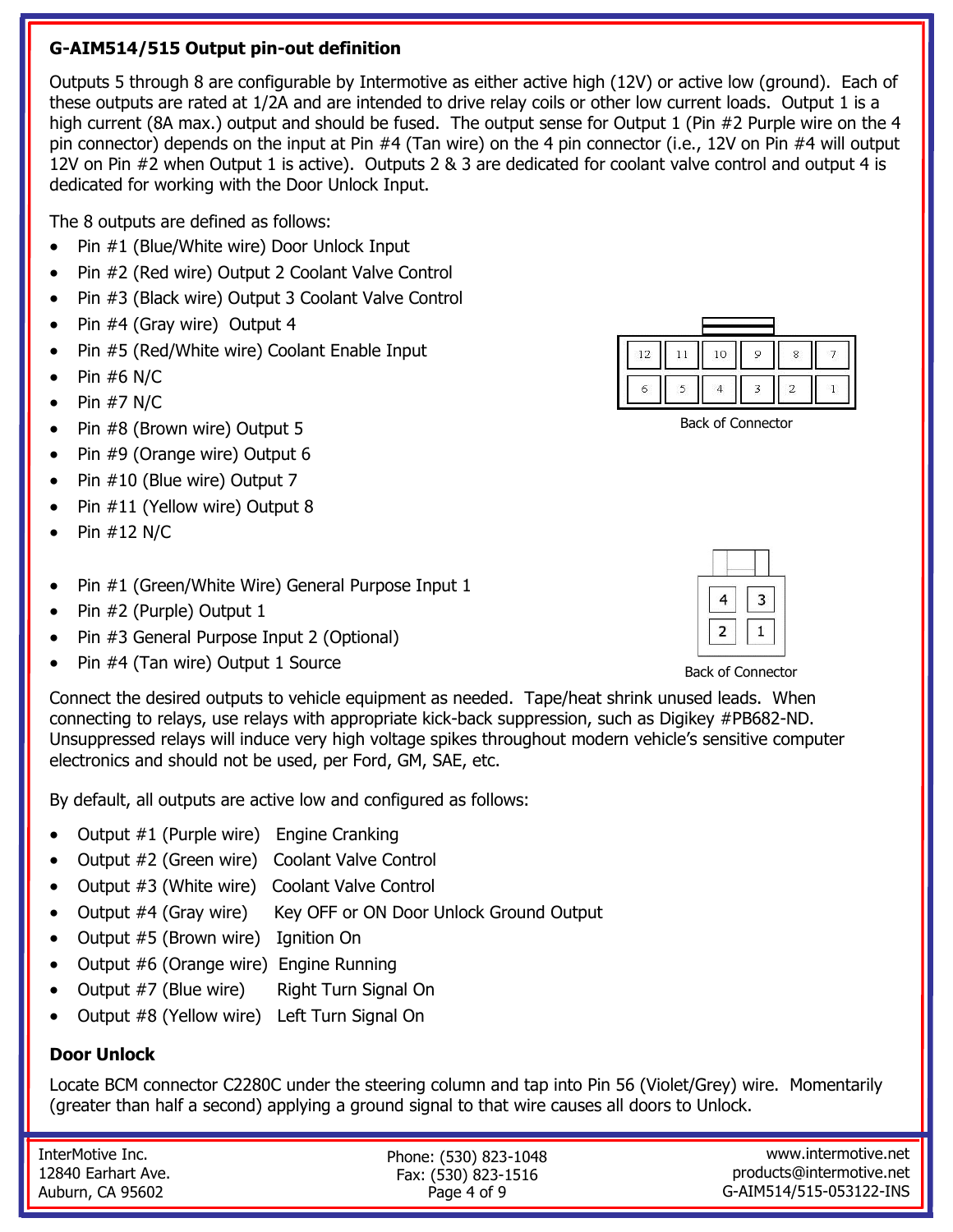**During VIN acquisition:** Scrolling LED's between LED1 and LED5 indicate an error occurred while acquiring the VIN.

Verify that the chassis is supported by this product. If work was recently performed on this chassis, the VIN may have been cleared in the PCM.

A lit LED between LED 1 and LED 5 will indicate the following:

| I FD 1 | Manufacturer Error  |  |
|--------|---------------------|--|
| I FD2  | <b>Model Error</b>  |  |
| LED3   | <b>Engine Error</b> |  |
| I FD4  | Model Year Error    |  |
| I FD5  | VIN Error           |  |

# **Post Installation System Operation Test**

Perform the following tests before actually mounting the module, to allow easy viewing of the diagnostic LED's, if needed.

- 1. Place transmission in Park and start the engine. **Note**: Vehicle may enter Fast Idle if VBAT is low. Either wait to see if the battery charges and Fast Idle stops, or place a charger on the vehicle to disable the VBAT low trigger to allow testing of other triggers.
- 2. Manually engage the Fast Idle Input by having aftermarket vehicle equipment ground the Input wire. Engine speed will increase to the set RPM level. If this does not occur, check harness connections. Also see diagnostics below.
- 3. When Fast Idle is engaged, keep the Input wire grounded, and depress the Service Brake for 1 second. Fast idle will temporarily disengage anytime the Service Brake is pressed, and will automatically reengage after approximately 2 seconds once the Brake pedal is released.
- 4. Place transmission shift lever in the "Neutral" position. (Input wire still grounded). Verify the vehicle does not go into Fast Idle.
- 5. Lock all of the vehicles doors and momentarily (greater than half a second) apply battery power to pin 1 Blue/White wire on the 12 pin connector. Verify that all of the doors unlock, or just the driver's door depending on which vehicle unlock switch is tapped.

If the G-AIM514/515 fails any of the above tests, check harnesses and review instructions, or check diagnostics below. If necessary, call InterMotive Technical Support at (530) 823-1048.

Phone: (530) 823-1048 Fax: (530) 823-1516 Page 5 of 9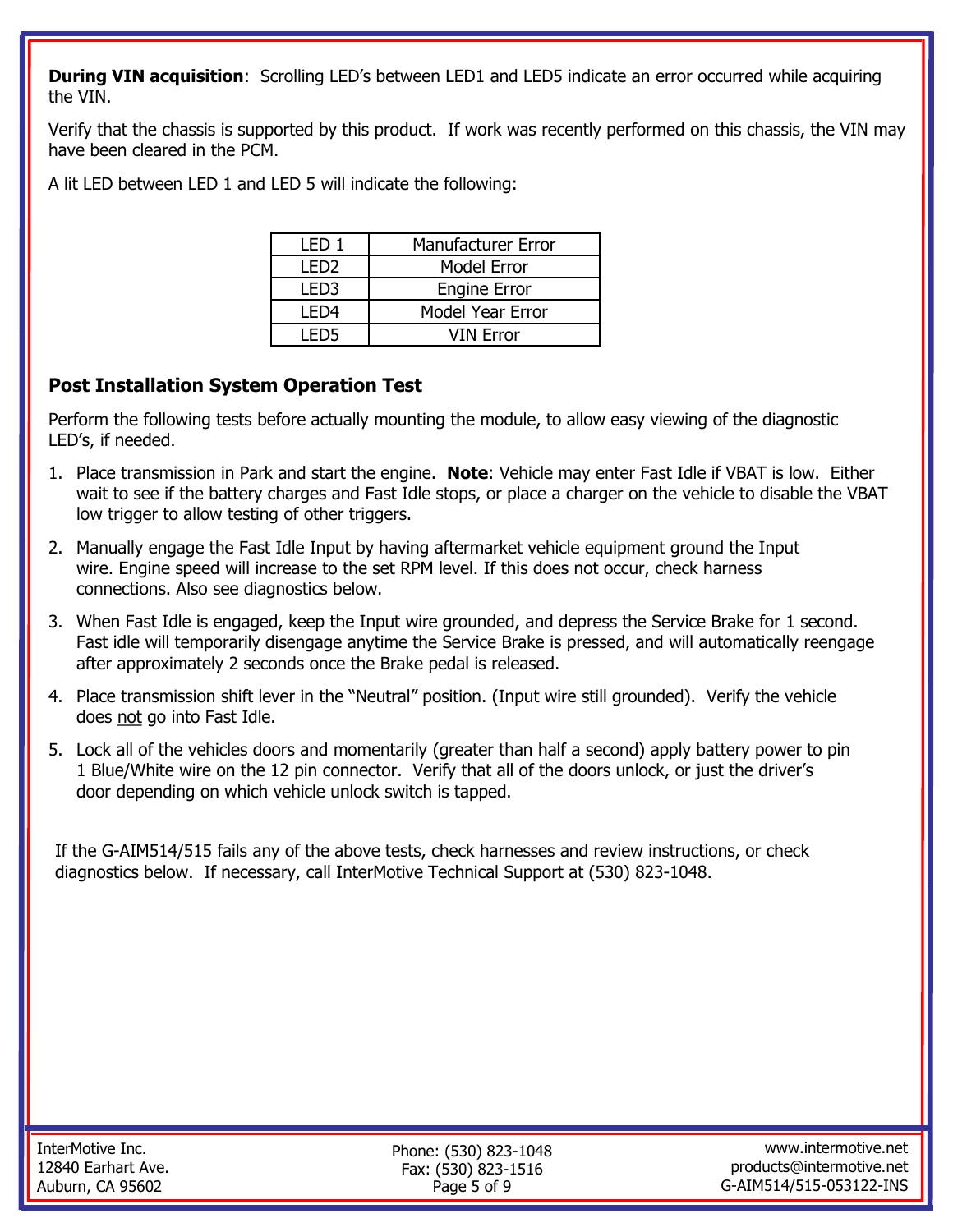#### **Diagnostics**

Diagnostic mode is entered by momentarily pressing the Red "Test" button on the module. The module provides diagnostic LEDs which illuminate according to the following table. To exit this mode simply cycle the key or momentarily press the Red "Test" button.



#### **Fast Idle Status Codes**

Status Codes provide the current status of the Fast Idle system. The on-board "Status" LED will flash a 2-digit code as shown in the table. The first digit will flash, wait one second, flash the second digit, then wait four seconds before the next code. The Status Codes continue to flash until the module is reset (cycle key), or the test input is momentarily grounded again.

| <b>AFIS Status Codes</b> |                            |  |  |  |
|--------------------------|----------------------------|--|--|--|
| Status<br>Code           | <b>Description</b>         |  |  |  |
| $1 - 1$                  | Ready for fast idle        |  |  |  |
| $2 - 3$                  | Triggered: Parking Brake   |  |  |  |
| $2 - 4$                  | Triggered: VBAT Low        |  |  |  |
| $2 - 8$                  | Triggered: Engage Input    |  |  |  |
| $3 - 1$                  | RPM > 2800                 |  |  |  |
| $3 - 2$                  | RPM < 200                  |  |  |  |
| $3 - 3$                  | $TR$ not = to PARK         |  |  |  |
| $3 - 4$                  | VSS $not = to 0$ MPH       |  |  |  |
| $3 - 5$                  | Service Brake applied      |  |  |  |
| $3 - 6$                  | TFT > 250                  |  |  |  |
| $3 - 7$                  | Need to cycle TR           |  |  |  |
| $3 - 8$                  | $ECT > 250$ <sup>o</sup> F |  |  |  |
| $3-9$                    | Need to Apply PB           |  |  |  |
| 3-10                     | <b>No Security Access</b>  |  |  |  |

| LED #         | <b>Diagnostic Mode LED</b><br><b>Descriptions</b>                        |  |  |
|---------------|--------------------------------------------------------------------------|--|--|
| 1             | Output 1 is On                                                           |  |  |
| 2             | Output 2 is On                                                           |  |  |
| 3             | Output 3 is On                                                           |  |  |
| 4             | Output 4 is On                                                           |  |  |
| 5             | Output 5 is On                                                           |  |  |
| 6             | Output 6 is On                                                           |  |  |
| 7             | Output 7 is On                                                           |  |  |
| 8             | Output 8 is On                                                           |  |  |
| 9             | Fast Idle Input Active                                                   |  |  |
| 10            | Door Unlock Input Active                                                 |  |  |
| <b>STATUS</b> | Continuously flashes two<br>digit status codes. See<br>Status Code table |  |  |

## **G-AIM514/515 Module Mounting**

Ensure all harness are properly connected and routed, and are not hanging below the dash area. Mount the G-AIM514/515 module using screws or double sided tape. Reinstall the lower dash panel.

Phone: (530) 823-1048 Fax: (530) 823-1516 Page 6 of 9

www.intermotive.net products@intermotive.net G-AIM514/515-053122-INS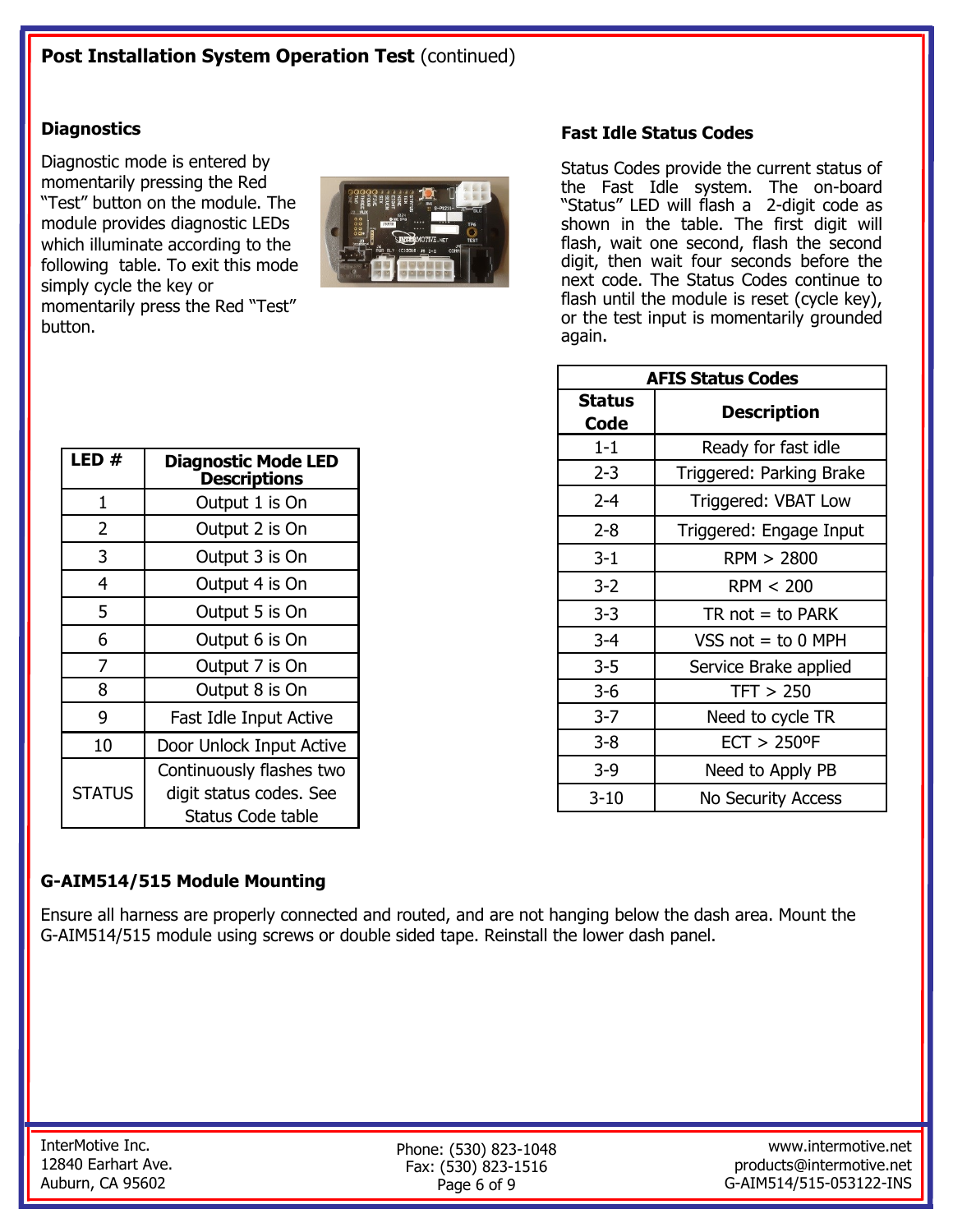

# **LEAVE IN VEHICLE Operating Instructions - Aftermarket Interface Module™**

**G-AIM514/515-B** (2022 Ford Transit\*)

**\* For vehicles with the Gateway connector located behind the glovebox (White OBDII connector). For vehicles with the Gateway located below the lower left dash panel (with a Black OBDII connector), use the A-AIM514/515-B or the B-AIM514/515-B.** 

# **System Operation**

The G-AIM514/515 provides four major functions to facilitate the production of emergency vehicles. A fast idle feature that triggers from a number of configurable sources including battery voltage, parking brake, and a discrete input. It provides 8 outputs which can be configured to turn on in response to a variety of vehicle data. These outputs are used to drive various external loads. Rear heater coolant valve control using dedicated outputs #2 and #3. It controls the door unlock both key off and key on via ground output #4.

#### **Fast Idle**

The fast idle system controls engine idle RPM in response to a number of triggers in order to increase electrical and mechanical output of the vehicle. By default, gas engines idle at 1500 RPM while diesel engines idle at 1200 RPM. These values may have been programmed to different speeds.

| <b>Fast Idle Triggers</b>                                                     |                                       |                                            |  |  |  |
|-------------------------------------------------------------------------------|---------------------------------------|--------------------------------------------|--|--|--|
| <b>Trigger Conditions</b><br><b>Disable Conditions</b><br><b>Trigger Name</b> |                                       |                                            |  |  |  |
| Manual Engage Input #1                                                        | Fast Idle Engage Input wire activated | Fast Idle Engage Input wires not active    |  |  |  |
| VBAT Low (if enabled)                                                         | VBAT $<$ 12.5V (default)              | VBAT $> 13.5V$ for $> 5$ minutes (default) |  |  |  |
| Parking Brake (if enabled)                                                    | Parking Brake applied                 | Parking Brake Released                     |  |  |  |

#### **Fast Idle Preconditions**

The following preconditions must be met prior to initiating Fast Idle operation:

- Vehicle speed zero
- Transmission in Park
- Accelerator pedal must not be applied
- Engine Coolant temperature less than 250ºF
- Engine RPM must be greater than 200 and less than 2800
- Service Brake not applied
- Parking Brake must be applied if this feature is enabled

Phone: (530) 823-1048 Fax: (530) 823-1516 Page 7 of 9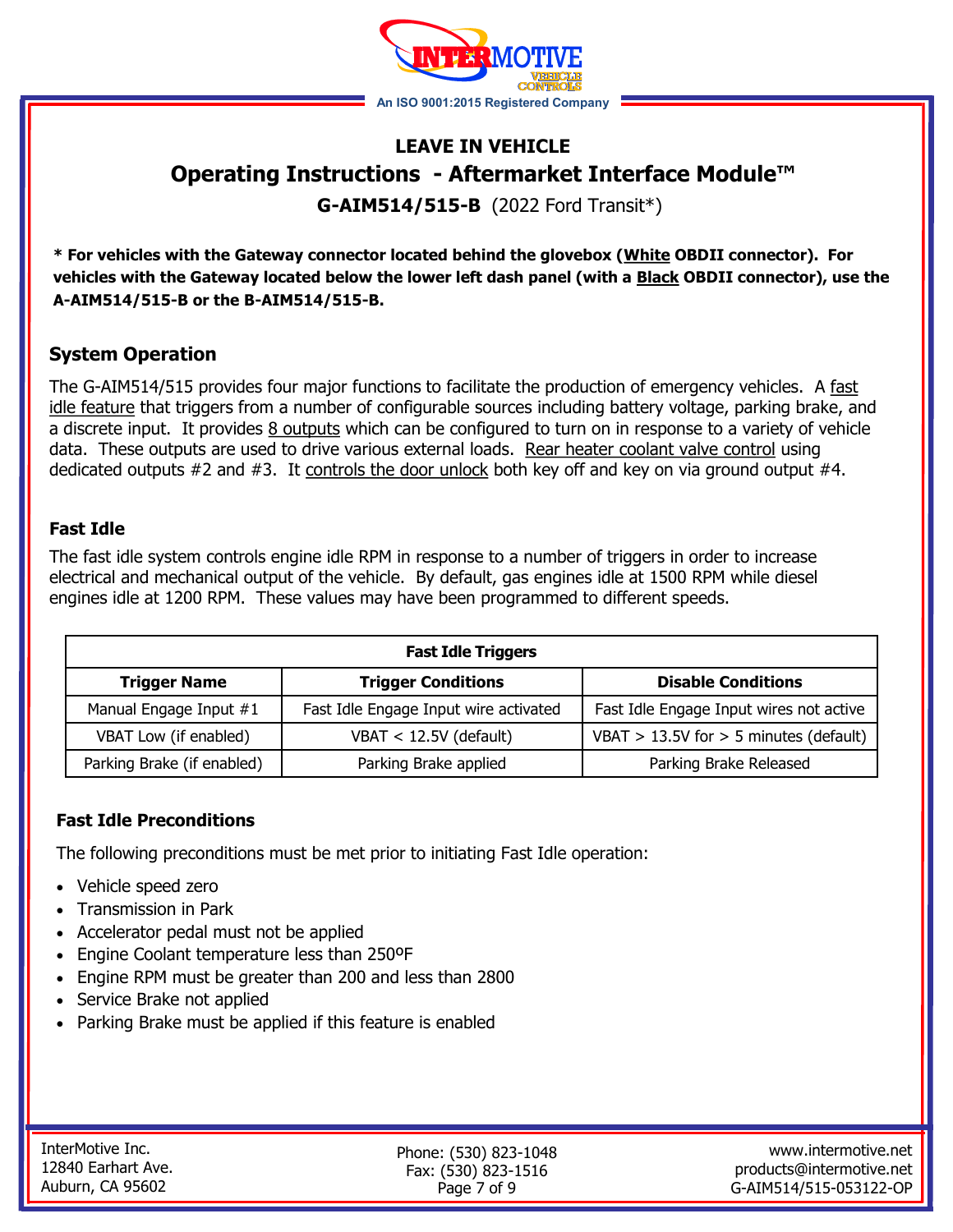# **Operating Instructions (continued)**

#### **Door Unlock**

The G-AIM514/515 can unlock the OEM doors via a ground output to the unlock vehicle switch wire if triggered when ignition is On. Momentarily (greater than half a second) applying a ground signal to that wire causes all doors to Unlock.

Phone: (530) 823-1048 Fax: (530) 823-1516 Page 8 of 9

www.intermotive.net products@intermotive.net G-AIM514/515-053122-OP